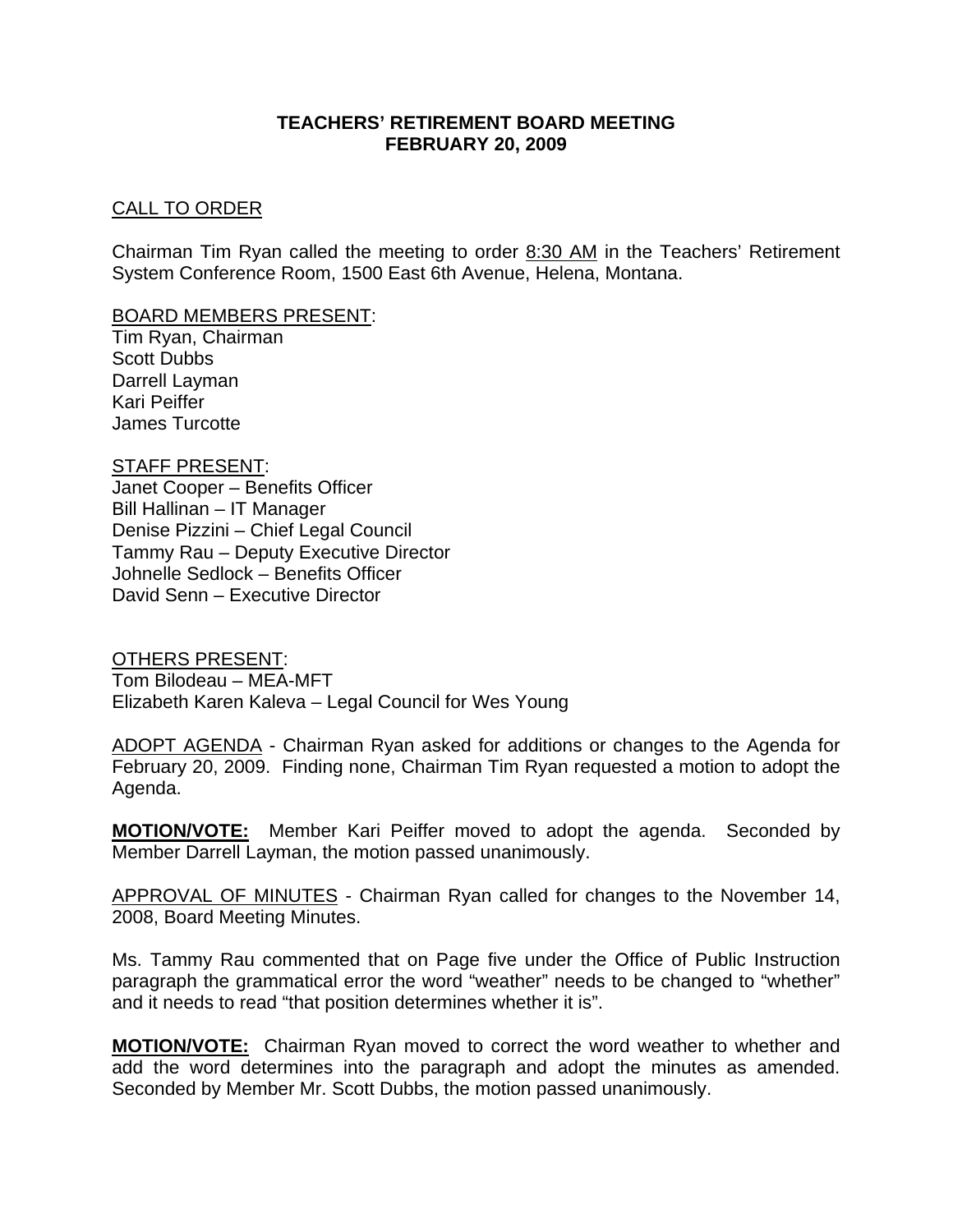# **PUBLIC COMMENT ON BOARD RELATED ITEMS:**

PUBLIC COMMENT – Chairman Ryan called for public comment on Board related items. No public comment made.

# **ADMINSTRATIVE BUSINESS:**

Out of State Travel Authorization – NAPPA & PRISM Conferences:

Mr. David Senn presented out-of-state travel requests for Ms. Denise Pizzini to attend the 2009 National Association of Public Pension Attorney (NAPPA) conference June 23- 26, 2009, in Portland OR, and for Mr. Bill Hallinan to attend the 2009 Public Retirement Information Systems Management (PRISM) annual conference April 26-29, 2009, in Portland OR.

**MOTION/VOTE:** Member Layman moved to approve the out of state travel requests for Ms. Pizzini and Mr. Hallinan. Seconded by Member Peiffer, the motion passed unanimously.

## Office Space:

Mr. Senn recommended remodeling an office space located in the basement to divide a larger room into two offices. The estimated cost was approximately \$18,000.00. Mr. Senn suggested an alternative option would be to remodel the meeting room next to his office.

**MOTION/VOTE:** Member Peiffer moved to approve the remodel of the office in the basement into two separate offices. Seconded by Member Dubbs, the motion passed, 3 to 2.

Chairman Ryan suggested that the Board may want to have a contractor evaluate the current office space situation; meet with the staff, and draw up a design that would best use the office space available to accommodate our present staff and the Communication Officer position.

## Investment Report:

Member James Turcotte commented it is very difficult to make money in this market. Some managers expect fixed income to return 4% over the next year, with 8% in equity which will not meet the actuarial assumption of 7.75%. The Bond managers expect Bonds are going to be the place to be, because of the big discounts.

## Financial Statements, Budget, Delinquent Agency, and Travel Reports:

Ms. Rau reviewed for the Board the Financial Statements, budget, Delinquent agency, and travel reports. Chairman Ryan asked for further explanation of the amount expended to date for contract service. Ms. Rau explained that contracted services included actuarial services and that the number of legislative proposals has driven up the cost.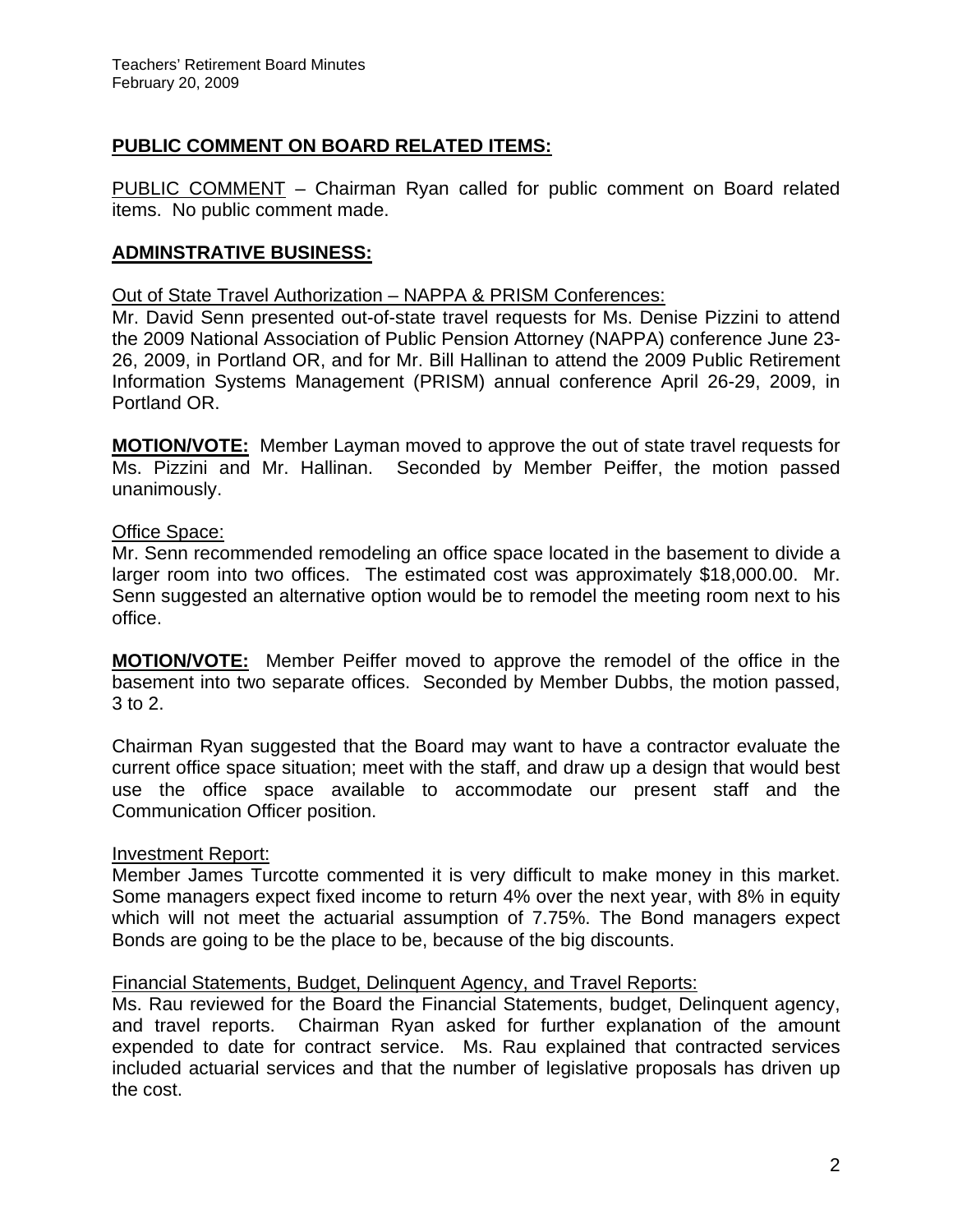# IT Status Update:

Mr. Hallinan reported that a year from now the support and warranty will run out on 4 of 6 of our servers and gave a brief update on his research to replace the servers. The cost estimate for two boxes, one box would replace all 6 of our servers and all our computers in the office and the second box would be used for back up as necessary, would be housed at the Miles City data center, the estimated cost is \$150,000. More definite costs would be available by the May board meeting

# Internal Control Policy:

Mr. Senn reviewed a draft internal control policy compiled by Mr. Gaughan. In the TRS audit for fiscal year 2008 the Legislative Auditor recommended that the Board adopt an Internal control Policy. The Auditors found the TRS had good internal controls; they were concerned the Board had not adopted a policy documenting procedures to monitor and test internal controls in accordance with state policy. The final policy will be presented to the Board for formal approval at the May board meeting. Mr. Senn asked if the Board had any comments or questions regarding the draft policy.

Chairman Ryan called for any comments from the Board on related items. No Board comments were made.

# Next Meeting Dates:

Member Layman reported that he had a conflict with the September 11 and asked if this date could be changed. Chairman Mr. Ryan suggested the May meeting be scheduled for the afternoon of May 7 for the purpose of continuing to work on the strategic plan and the regular meeting be held on May 8, 2009, and the September meeting be moved to September 18, 2009. Mr. Dubbs suggested starting the May  $7<sup>th</sup>$  meeting at 2:30 pm. There being no objection, it was so ordered.

## DISABILITY APPLICATIONS -

CLOSED MEETING - Chairman Ryan directed the meeting be closed at 9:20 a.m. to discuss and review disability applications since the individual's right to privacy of information pertaining to benefits clearly exceeds the merits of public disclosure.

# **OPEN MEETING:** DISABILITY APPLICATION BENEFITS

## Approval of Applications for Disability Retirement Benefits

**MOTION/VOTE:** Member Turcotte moved for approval of Katherine H. Martin disability. Seconded by Member Peiffer, the motion passed unanimously.

**MOTION/VOTE:** Member Peiffer moved for approval of Phyllis A. Massar disability. Seconded by Member Dubbs, the motion passed unanimously.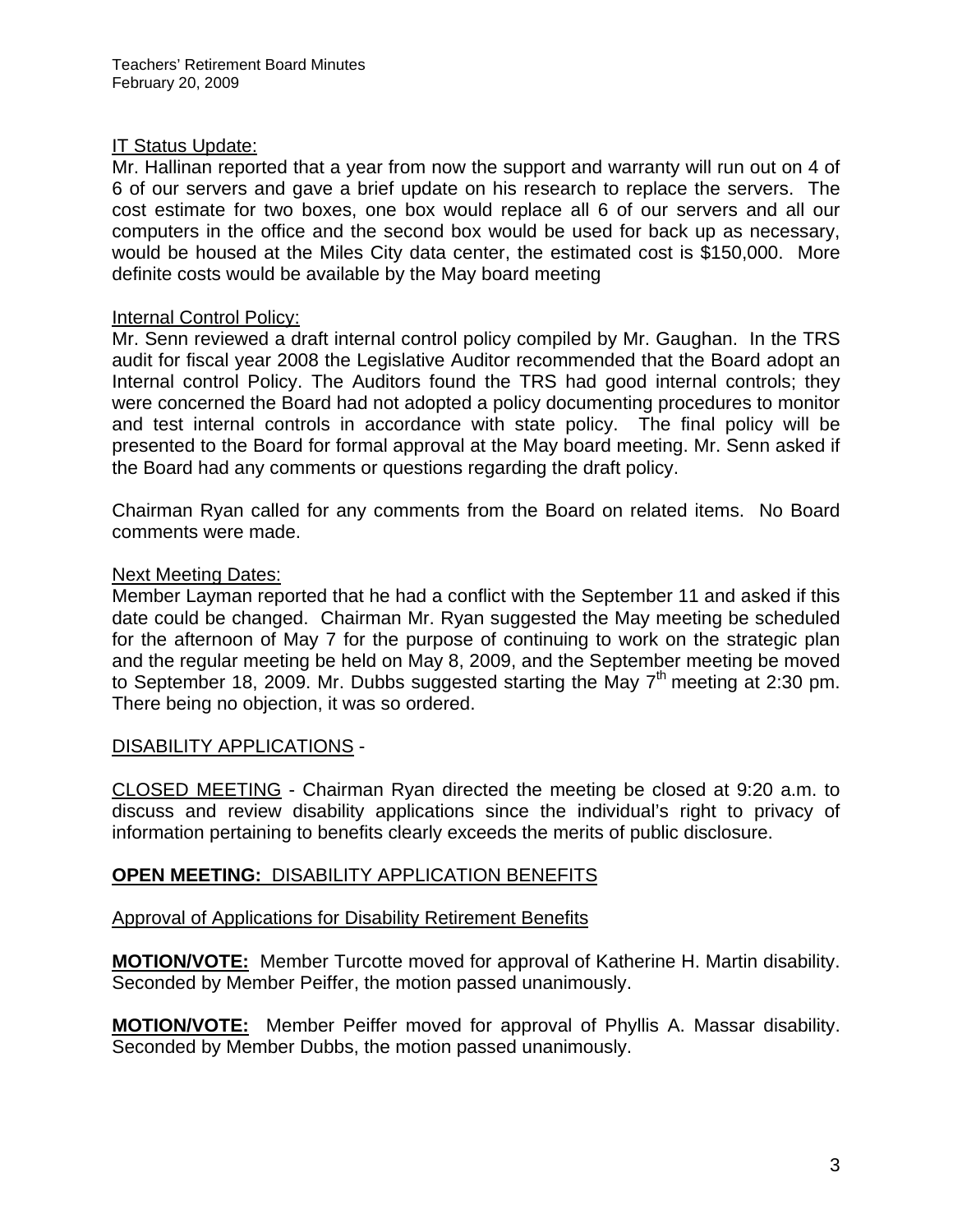**MOTION/VOTE:** Member Peiffer moved for approval of Gwen E. Bolstad disability. Seconded by Member Dubbs, the motion passed unanimously.

**MOTION/VOTE:** Member Turcotte moved for approval of Suzanne H. Donnelly disability. Seconded by Member Layman, the motion passed unanimously.

**MOTION/VOTE:** Member Dubbs moved for approval of Laura C. Kessner disability. Seconded by Member Peiffer, the motion passed unanimously.

**MOTION/VOTE:** Member Peiffer moved for approval of Sarita L. Kuhn disability. Seconded by Member Turcotte, the motion passed unanimously.

**MOTION/VOTE:** Member Layman moved for approval of Deva M. Trebas disability. Seconded by Member Turcotte, the motion passed unanimously.

**MOTION/VOTE:** Member Dubbs moved the disapproval for Renae L. Dorward disability. Seconded by Member Turcotte, the motion passed unanimously.

## **EXECUTIVE DIRECTOR'S REPORT:**

#### Bonus Payments that are a Part of a Series of Annual Payments:

The statutory definition of Earned Compensation, §19-20-101(6)(e)(iii), MCA excludes incentives or bonus payments paid to a member that are not part of a "series of annual payments". The Rau School District and MEA-MFT asked the Board for guidance on the type of bonus payments or incentives that would be considered part of a series of annual payments. Mr. Bilodeau explained the Rau School District, through collective bargaining, uses 25 percent of the total Gas and Oil revenues they receive each year to pay a bonus to each teacher based on the number of years of service they have in the District.

Mr. Senn commented that staff questioned if these types of payments constituted a series of annual payments, because the amounts were dependent on available oil and gas revenues and because the payments were based on years of service with the District, thus leading to the larger payments being made to those most likely to retire in the near future.

Chairman Ryan asked if we know the amount of money that is available, is it a significant amount?

Mr. Senn and Mr. Tom Bilodeau reported they have been working on this question, and we believe in 2007 it was around \$4,000.00 paid to each teacher with 20 or more years with the District.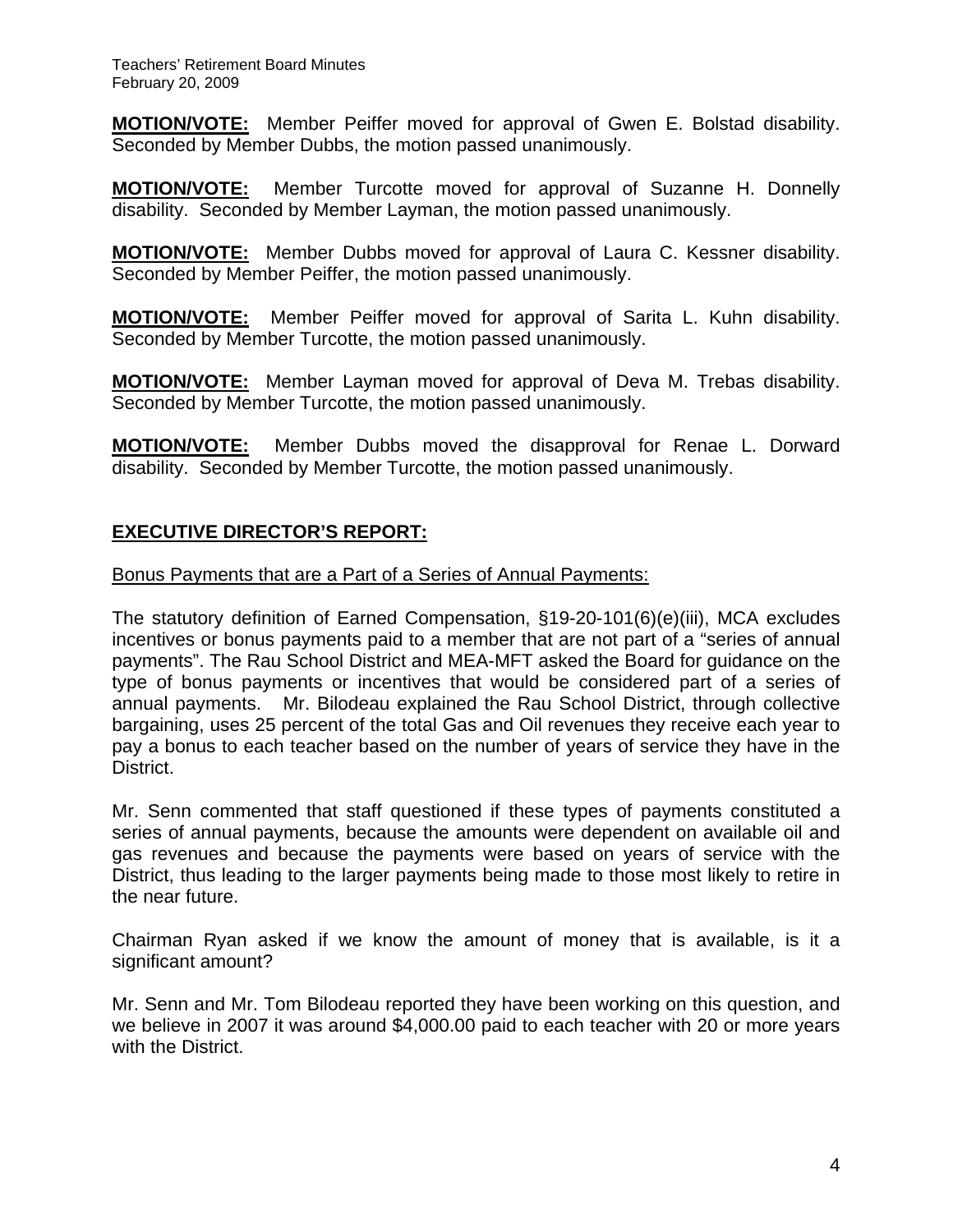Mr. Bilodeau stated that it is the position of the District and MEA-MFT that the bonus is part of a series of annual payments. It was the intent of the parties when bargaining to use a share of total oil and gas revenues to pay bonuses to all bargaining unit members such that they would have an ongoing calculable dollar amount that would fluctuate according to revenue received. Mr. Bilodeau suggested that the staff and Board work to draft proposed rules and examples of how this would work in a broad range.

Member Turcotte asked how many other schools have this same issue. Mr. Bilodeau responded that there are about 80 oil and gas revenue districts. Members Turcotte and Peiffer commented that what if the money no longer exists and what is this going to do to their base salaries.

Member Turcotte commented that maybe the payments should be treated like a profit sharing plan and not reported to TRS.

Chairman Ryan agreed that what needs to be done is a discussion of draft administrative rules at the May Board meeting. Member Layman suggested the rules cover all bonuses regardless of the funding source, not just the oil and gas, but the coal, and windmills.

**MOTION/VOTE:** Chairman Ryan moved to study the bonus issues and draft administrative rules for the May board meeting. Seconded by Member Layman, the motion passed unanimously.

# 2009 Legislation:

Mr. Senn reviewed the retirement and general government bills he was following for the 2009 Legislation.

Ms Pizzini commented several bills had been introduced this session to address concerns Legislators had with the rule making process. Some of the bills would be more onerous to comply with than others, but she did not believe the bills that appeared to be moving forward were particularly problematic.

# **CHIEF LEGAL COUNSEL REPORT:**

## Report on Frazer School District's Post-Retirement Contract:

Mr. Mavencamp joined the meeting via telephone conference at 11:05 a. m. Ms. Pizzini introduced herself as Chief Legal Council for the TRS and informed Mr. Mavencamp she would be leading this portion of the board meeting. Mr. Mavencamp requested that the board meeting be closed.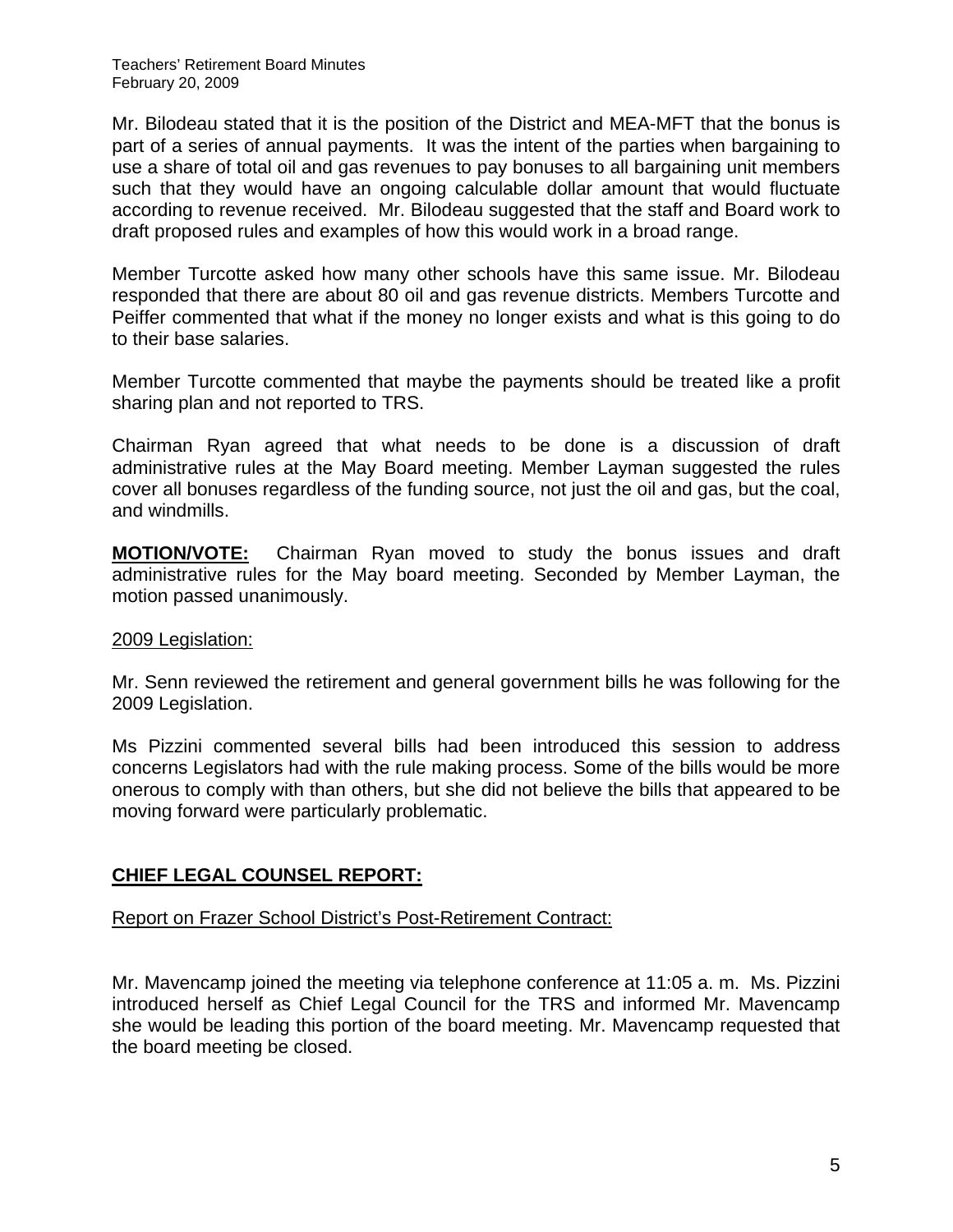Ms. Pizzini advised Mr. Mavencamp that a closed meeting could not happen unless the Board Chair made a determination that Mr. Mavencamp's privacy interest out weighs the publics right to know and recommended the Chairman close the meeting to give Mr. Mavencamp an opportunity to explain his personal privacy interest.

# **CLOSED MEETING:**

# **OPEN MEETING:**

Ms. Pizzini informed Mr. Mavencamp he must submit a written request to the Board requesting a closed meeting and that the letter must include a description of his privacy interest justifying why the meeting should be closed. Mr. Mavencamp was informed of his right to have Legal Council, or other representation present at the meeting. Mr. Mavencamp agreed to provide the Board with a written statement of his reasons for his request for a closed meeting.

Chairman Ryan directed that the issue be rescheduled for the next May 2009 Board meeting and listed as an action item on the agenda.

## **Executive Summary:**

Mr. Senn reported the application for Actuarial RPF was almost completed. Mr. Senn asked the Board when they would like to schedule interviews with potential Actuaries. Following a brief discussion, it was agreed to schedule the interviews for mid June.

Mr. Senn and Ms. Rau reported the National Institute of Retirement on Security (NIRS) recently released a report on Pensionomics measuring the economic impact of state and local pension plans. For fiscal year 2005-06 each benefit dollar paid by state and local pension plans supported \$2.36 in total economic activity. Each dollar invested by taxpayers supported \$11.45 in total economic activity.

Ms. Pizzini and Mr. Senn will be participating in a Family Law CLE for Montana Attorneys in Billings on March 20, 2009, to present information regarding requirements for family law orders submitted to TRS.

Mr. Senn reported that in 2006 the Congress passed legislation which will require all employers to withhold 3.0% of payments made for goods and services beginning in 2011, as a federal income tax withholding. On behalf of the Board, Mr. Senn wrote Senator Baucus asking the Senator to support an amendment to exempt State and Local governments from the withholding requirement. However, the Senate passed the American Recovery and Reinvestment act before the amendment could be acted on. .

In late February 2009, the Internal Revenue Service (IRS) released the Pilot Governmental Plan Questionnaire to 25 governmental plans. Based on the results of this pilot, and feedback from the governmental plan community on the form itself, the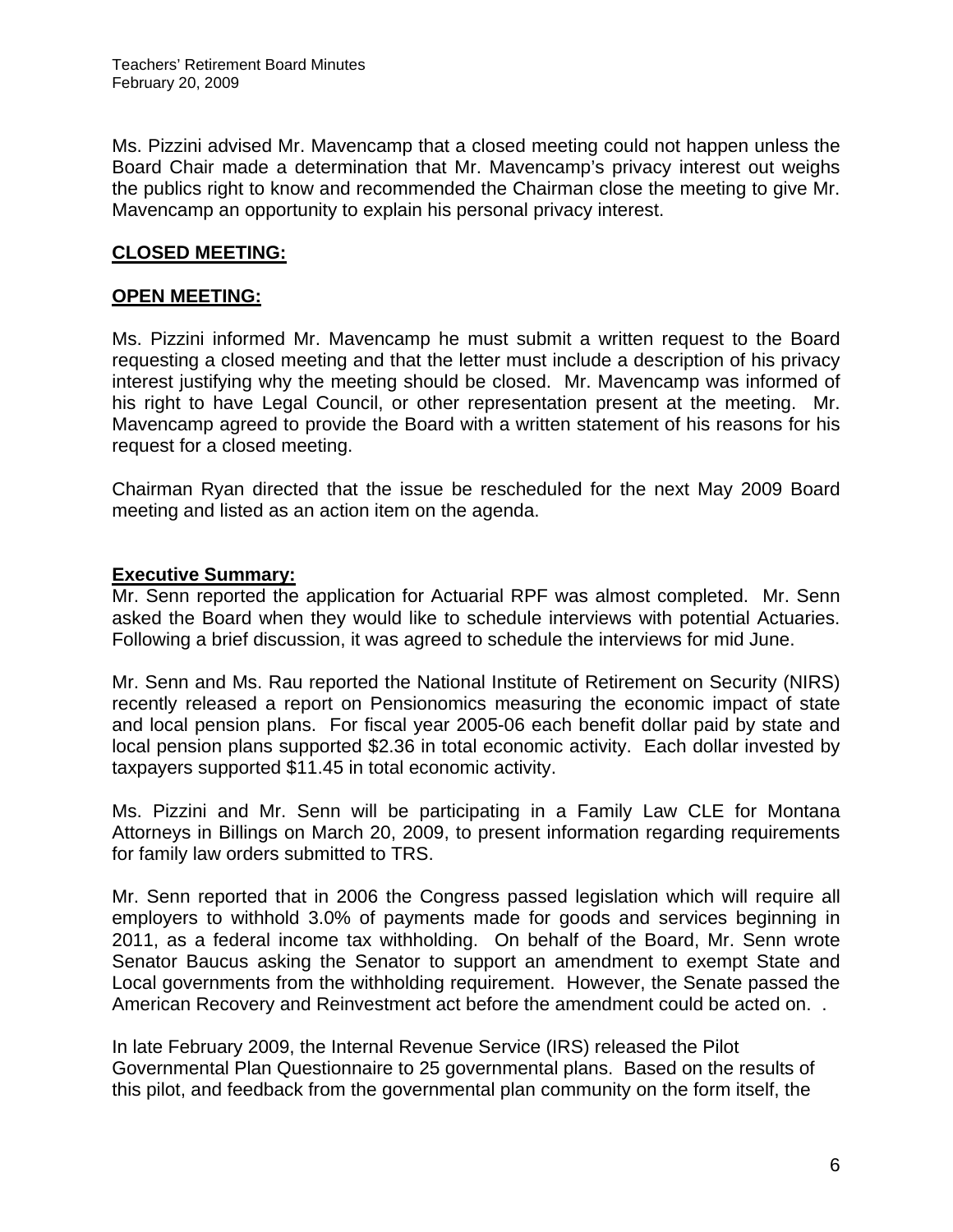IRS intends to revise the questionnaire and survey an additional 200-250 plans later this year, followed by a public report based on their findings.

# **Chief Legal Counsel Report:**

#### Calculation of Benefits – Merle Farrier:

Ms Pizzini advised the Board Mr. Merle Farrier was unable to attend the meeting today and requested he be rescheduled for the May 8, 2009, meeting.

Ms. Pizzini briefly reviewed the pending issue before the board stating that at the May meeting we expected Mr. Farrier to clearly define his settlement offer or methodology for paying the amount owed the TRS.

#### Other Cases:

Ms. Pizzini advised the Board the Bowman case is in district court in Helena on a petition for declaratory judgment action to determine which of two persons, his widow or his former spouse is the appropriate beneficiary. A hearing is scheduled for September 8, 2009.

Mr. Ronald Fuller continues to be employed by the Department of Corrections in a position reportable to TRS. We recently provided him with estimates of benefits and actuarial reduction that would be necessary to recover the benefits he received in error.

Ms. Pizzini suggested to the Board that she working on drafting administrative rules and/or proposed legislation that puts some of the repayment obligation on the employers who are responsible for erroneously paid benefits caused by improper reporting of employee wages.

## **LUNCH:**

## Frontier School District – Re-employment of Retired Principal:

Mr. Wesley Young could not be present and was represented by Legal Counsel Elizabeth Karen Kaleva. Ms. Kaleva does not represent the school district in this matter.

Mr. Young retired as the Principal of Frontier in June 2008 and was subsequently rehired by the district as a part-time Dean of Students; part-time Maintenance Director, and part-time Transportation Supervisor. In November the Board requested additional information regarding the reemployment of the former Principal into the three positions and that Mr. Young and Counsel be invited to attend the February meeting. Ms. Pizzini provided a brief summary of the facts as staff understood them and thanked Ms. Kaleva for providing copies of the job descriptions and supporting documentation.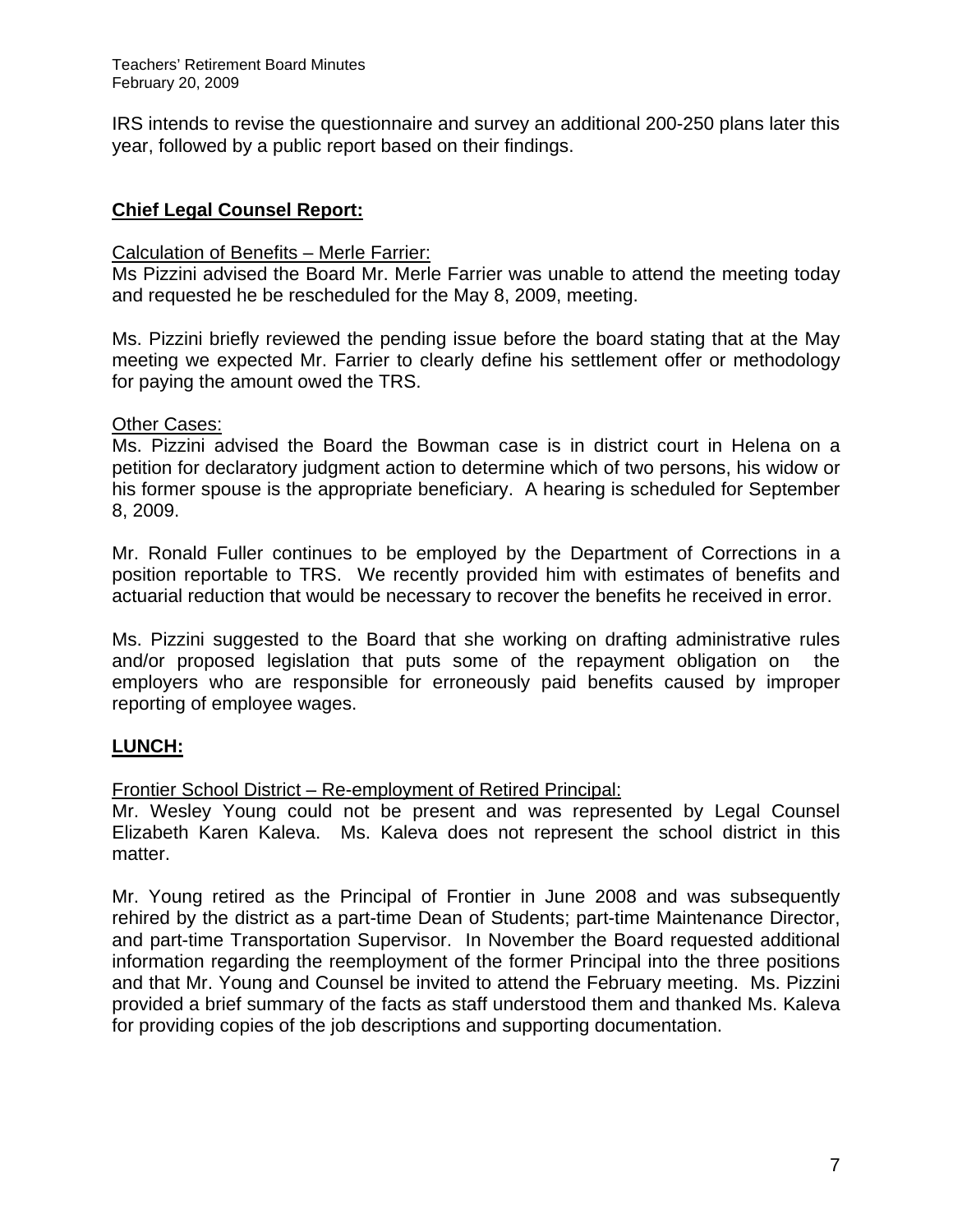Member Peiffer asked if there is a principal at school presently. Ms. Kaleva responded that there is a part-time Superintendent and part-time Principal currently filled by Christine Eggars, it is based on the student enrollment, and they can't afford two fulltime positions. Member Dubbs asked if there were two full time positions last year. Ms. Kaleva responded yes. Member Dubbs asked how many buses are there. Ms. Kaleva responded that they have 4 buses. Chairman Ryan asked what Mr. Young made as a full time principal. Ms. Pizzini responded he made around \$56,000.00 per year. Mr. Senn asked how long had Mr. Young been a Principal at Frontier school. Ms. Kaleva responded that it was his first year back and previously he was a Superintendent at Charlo, and prior to Charlo, he was Superintendent at Frontier school.

Member Layman commented that Mr. Young retired; the Superintendent and Principal positions go to half time, due to reduction of enrollment, the Board creates the Dean of Students position, and Mr. Young retires and is rehired for all three positions. Mr. Senn responded the school Board had the Dean of Students position created as early as February 2008. Member Layman asked when the other two positions were created. Ms. Kaleva responded that those positions were created in June 2008.

Member Peiffer asked what the salaries are for the Maintenance and Transportation Supervisor. Ms. Kaleva responded that both those positions are \$16, 000.00 a year for each. Member Peiffer commented that they didn't have the money to keep him hired as a full time administrator, but created three 1/3 time positions and hired him that basically equate to the \$56,000.00 (\$53,000.00), and they can use the retirement to supplement his income. Ms. Kaleva said no, that because of declining enrollment they didn't need two full time administrators.

Member Layman asked if Mr. Young keeps track of the hours that he performs in each of his 3 positions. Ms. Kaleva said he documents all his hours while performing each of the different tasks.

Mr. Senn suggested that if the Board feels inclined to take action on this issue, that they schedule an actionable item in May, and invite Ms. Kaleva and Mr. Young to discuss this with the Board at that time.

Chairman Ryan directed that the issue be scheduled for the May board meeting as an actionable item. Mr. Senn suggested staff work with Mr. Young and Ms. Kaleva to make sure the information is complete and accurate.

## EDUCATION CO-OPS;

Mr. Senn and Ms. Pizzini advised the Board they are working on the question of TRS membership eligibility for certain employees of Education Cooperatives, and depending on what we learn, there may be a need for additional administrative rules and/or legislation.

**MOTION/VOTE:** Member Peiffer moved to adjourn the meeting. Seconded by Member Turcotte, the motion passed unanimously.